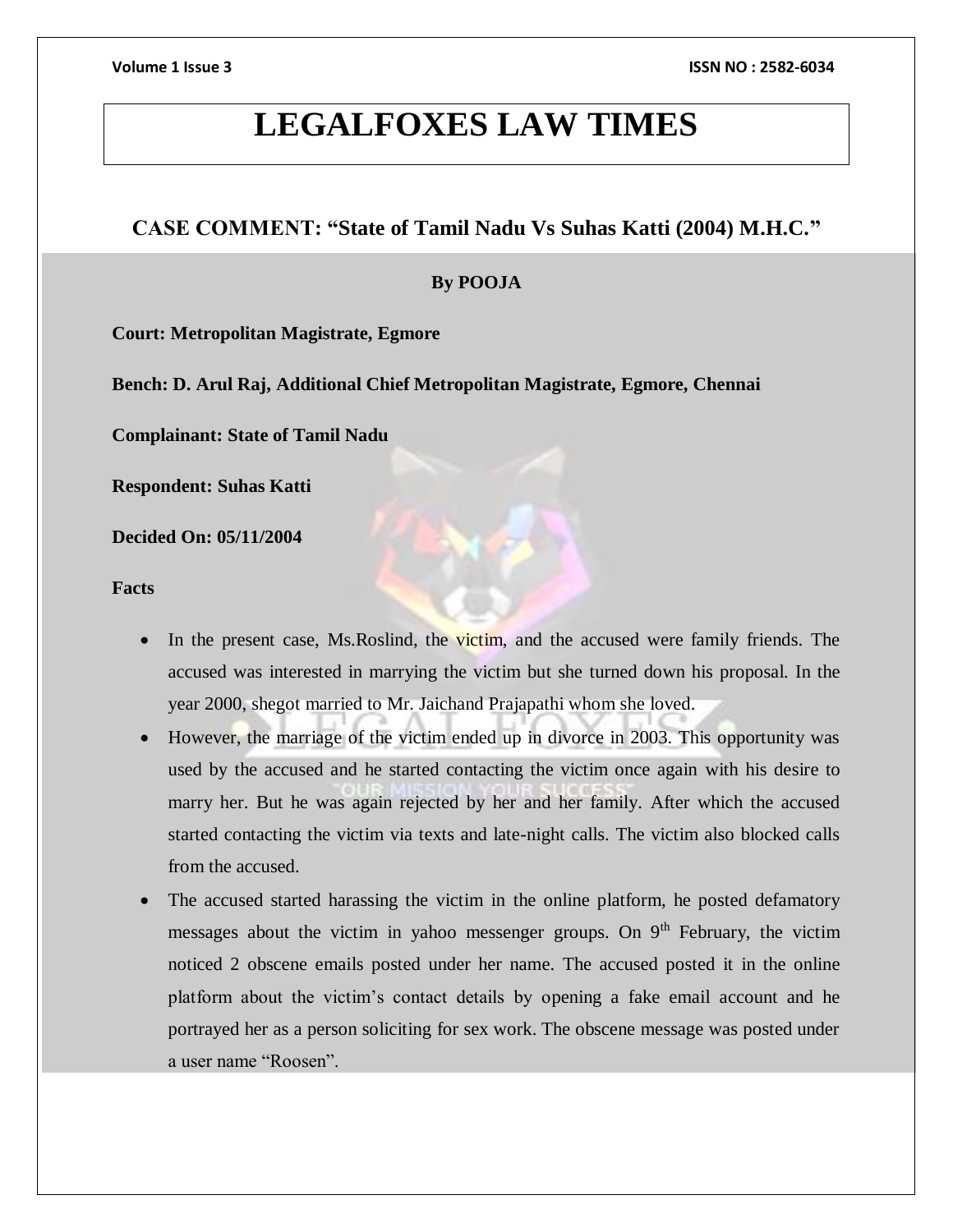- She started receiving several obscene phone calls from unknown men and some calls were made to her office. After her parents came to know about this, they started suspecting the accused and they filed a complaint on  $14<sup>th</sup>$  February 2004 in Central Crime Branch.
- The Assistant Commissioner of Police started the investigation and they managed to find two I.P. addresses that belonged to a cyber café located in Mumbai. The investigation officer filed the F.I.R. on  $20<sup>th</sup>$ February 2004. The accused was arrested and brought to Chennai in the next few days from the filing of the complaint.

# **Charges:**

- Section  $67$  Information Technology Act, 2000
- Section 469 and Section 509 of Indian Penal Code, 1860

# **Issues**

- 1. Whether the accused is liable for harming reputation by forgery as per Section 469 of the Indian Penal Code?
- 2. Whether the accused has insulted the modesty of women by word, gesture, or act as per Section 509 of Indian Penal Code?
- 3. Whether the accused is liable under Section 67 of Information Technology, 2000?

# **Arguments in favor of the Complainant**

# **OUR MISSION YOUR SUCCESS**

- The material published and transmitted by the accused is equivalent to defamation against the victim. The material appeals to be of prurient interest and tends to corrupt the person affected. The electronic document under Section 65B of the Indian Evidence Act is the supporting evidence for the contention.
- The victim's name was given without her consent, this is considered as forgery under the Indian Penal Code. It also affects the reputation of the person so mentioned. The victim's contact details were misused by the accused and due to that, she received many obscene calls.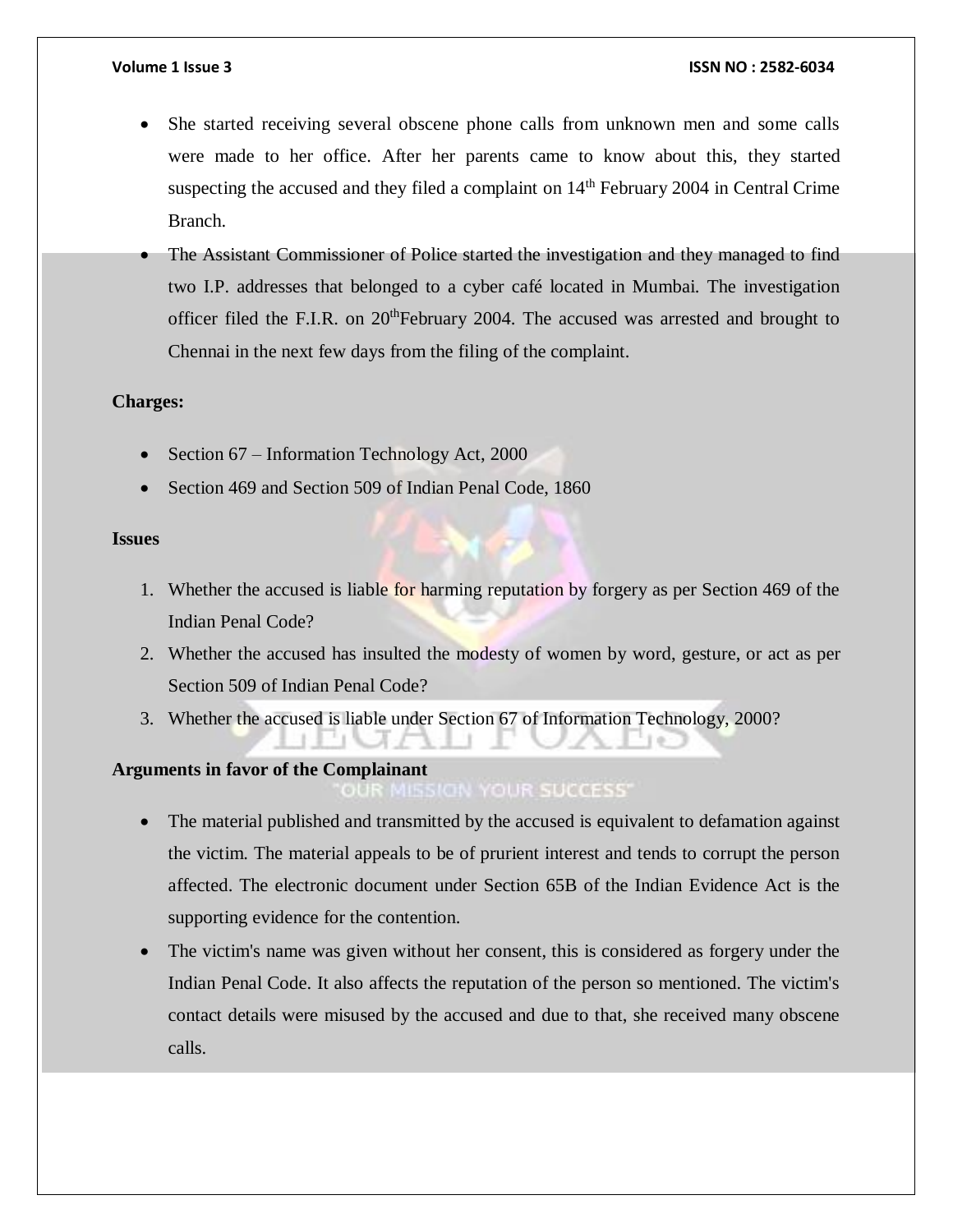The acts of accused by creating a fake account and sending obscene messages have insulted the modesty of women by word, gesture, and act. The acts of the accused had been witnessed by the cyber cafe owners.

### **Arguments in favor of the Respondent**

- The offending emails would have been sent by the victim's ex-husband.
- The mails would have been created by the complainant herself to implicate the accused.
- Some of the electronic evidence is not sustainable under Section 65B of the Indian Evidence Act.

#### **Application**

**Issue 1:** Whether the accused is liable for harming reputation by forgery as per Section 469 of the Indian Penal Code?

When a person writes someone else's name under the message then it is perceived that that person has sent the message. The act of writing someone else's name intentionally under a message is considered as forgery under the Indian Penal Code. As per section 469 of Indian Penal Code, whoever commits forgery intentionally which affects the reputation of a person then they shall be punished with imprisonment for 3 years or shall be liable to fine. In this case, the accused has used the victim's name without her consent and created a fake mail account. The details of the victim were posted and exposed her as a solicitor. This had affected the victim's reputation and she had received many obscene calls due to the forged act of the accused.

**Issue 2:** Whether the accused has insulted the modesty of women by word, gesture, or act as per Section 509 of Indian Penal Code?

The victim has been portrayed by the accused as a solicitor without her consent, so she received obscene mails and calls. This act of the accused has completely affected the modesty of women. The accused also transmitted mails which insulted her modesty. If any person intrudes the privacy of a woman and insults her modesty then he may be punished under Section 509 of Indian Penal Code for simple imprisonment of 1 year or fine or with both.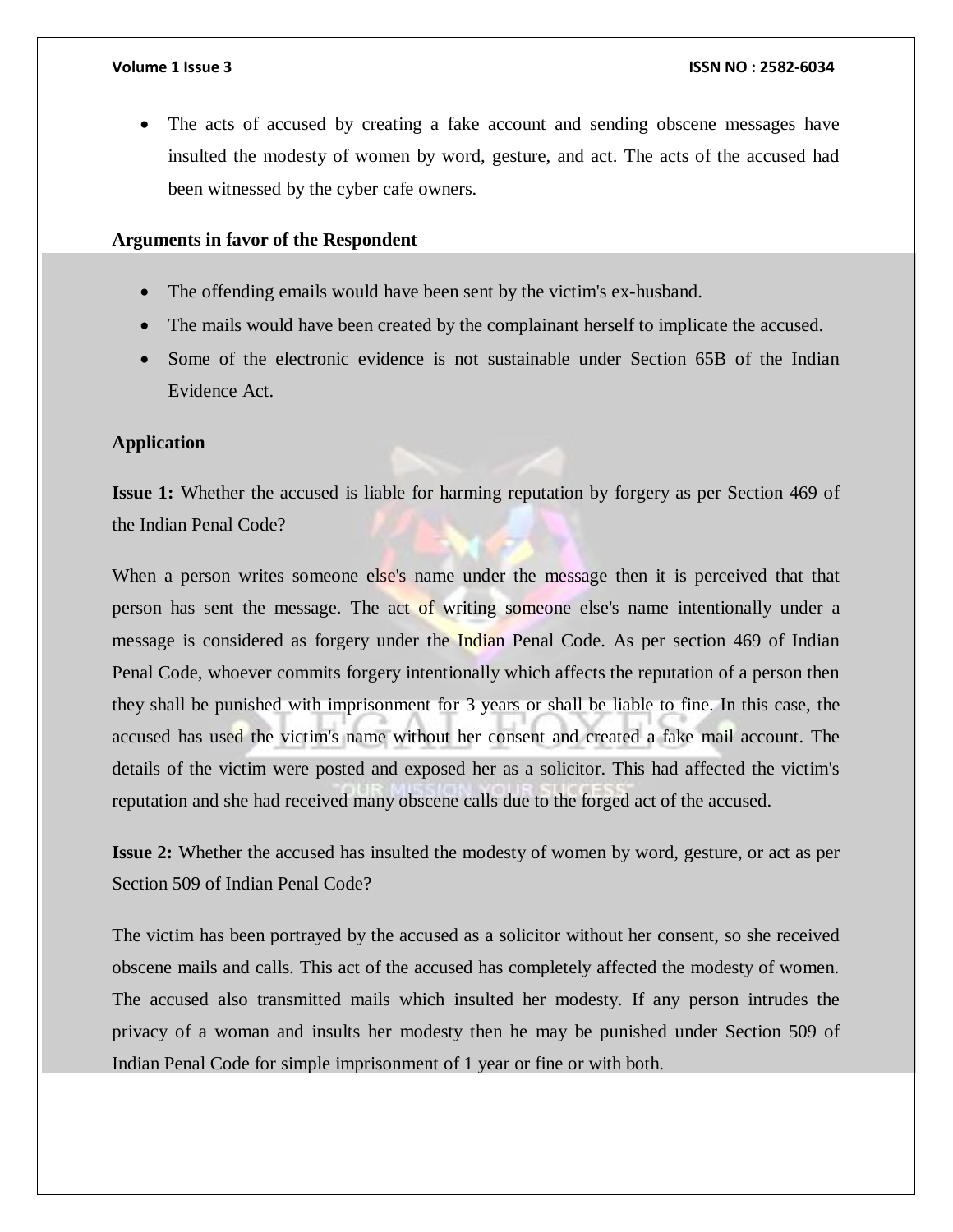#### **Volume 1 Issue 3 ISSN NO : 2582-6034**

**Issue 3:** Whether the accused is liable under Section 67 of Information Technology, 2000?

Any obscene material published or transmitted in any electronic form is punishable under Section 67 of the Indian Penal Code. The person who publish such material in prurient interest and tends to deprive the person in any circumstance then he may be punished with imprisonment which may extend to 3 years and fine to five lakh rupees. If there is any subsequent conviction then imprisonment may extend to 5 years and fine to ten lakh rupees. In this case, the accused has transmitted and published obscene materials with prurient interest and tends to deprive the victim.

#### **Judgment**

The Additional Chief Metropolitan Magistrate, Egmore passed the order holding the accused guilty for offences under Section 469, 509 of Indian Penal Code, and 67 of Information Technology Act 2000. All sentences would run concurrently:

- Under Section 469 of Indian Penal Code- The accused was sentenced for rigorous imprisonment of 2 years and to pay fine of Rs.500/-
- Under Section 509 of Indian Penal Code- The accused wassentenced for simple imprisonment of 1 year and to pay fine of Rs.500/-
- Under Section 67 of the Information Technology Act The accused wassentenced for rigorous imprisonment of 2 years and to pay fine of Rs.4000/-

#### **Case Laws Referred**

**"OUR MISSION YOUR SUCCESS"** 

Linga Bhaskar and Ors. v. The State and Ors.<sup>1</sup>

Sharat Babu Digumarti v. Govt. of NCT of Delhi<sup>2</sup>

R. Arun and Ors. v. Inspector of Police, Thiruppur North Police Station, and Ors.<sup>3</sup>

### **Personal Comments**

<sup>1</sup> (05.06.2018 - MADHC) : MANU/TN/2474/2018

<sup>2</sup> (14.12.2016 - SC): MANU/SC/1592/2016

<sup>3</sup> (14.11.2017 - MADHC): MANU/TN/4760/2017.